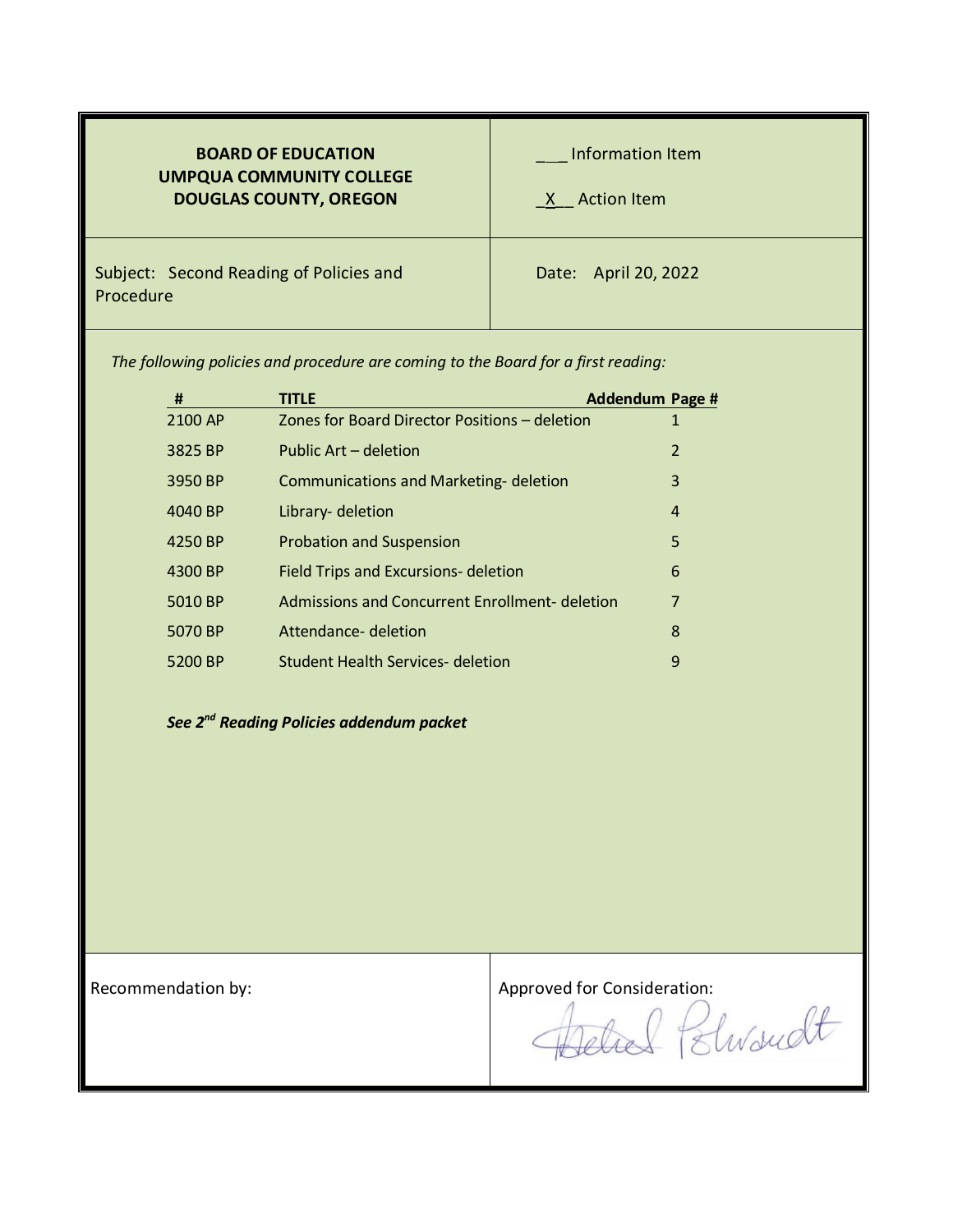

### **POLICY / ADMINISTRATIVE PROCEDURE REVISION TEMPLATE**

**TITLE: Zones for Board Director Positions**

**AREAS OF COLLABORATION:** *Please indicate consultations with other departments and/or individuals that may be affected by the recommendation.*

**BP #:**

**AP #: 2100 Date: March 9, 2022**

|                                                                                                                                                                                                 | <b>EXISTING POLICY / PROCEDURE</b>                                                                 |                                         | <b>PROPOSED POLICY / PROCEDURE</b> |
|-------------------------------------------------------------------------------------------------------------------------------------------------------------------------------------------------|----------------------------------------------------------------------------------------------------|-----------------------------------------|------------------------------------|
| The Umpqua Community College District is comprised of seven zones.                                                                                                                              |                                                                                                    |                                         |                                    |
| ZONE 1, NORTH COUNTY<br><b>Precinct Name Precinct</b><br>North County<br>4<br>11<br>Drain City<br>Oakland City<br>15                                                                            | <b>Precinct Name</b><br><b>Elkton City</b><br>Yoncalla City<br>Sutherlin City                      | <b>Precinct</b><br>10<br>14<br>17       | To be deleted.                     |
| <b>ZONE 2, NORTH CENTRAL</b><br><b>Precinct Name Precinct</b><br><b>County East</b><br>5<br>NW of Roseburg<br>-12                                                                               | <b>Precinct Name</b><br>Unincorporated N. Roseburg, 6<br>SE of Roseburg                            | <b>Precinct</b><br>20                   |                                    |
| ZONE 3, WEST CENTRAL<br><b>Precinct Name</b><br><b>Precinct</b><br>Roseburg City Ward 1, 2<br>Roseburg City Ward 2, 7<br>Roseburg City Ward 3, 9<br><b>County West</b><br>13                    | <b>Precinct Name</b><br>Unincorporated N. Roseburg, 6<br>Roseburg Unincorporated<br>NW of Roseburg | <b>Precinct</b><br>8<br>12              |                                    |
| <b>ZONE 4, CENTRAL</b><br><b>Precinct Name</b><br><b>Precinct</b><br>Roseburg Unincorporated, 8<br><b>County West</b><br>13<br>20<br>SE of Roseburg                                             | <b>Precinct Name</b><br>Roseburg City Ward 3<br>Roseburg City Ward 1<br>Roseburg City Ward 4       | <b>Precinct</b><br>9<br>18<br>22        |                                    |
| <b>ZONE 5, SOUTH CENTRAL</b><br><b>Precinct Name</b><br><b>Precinct</b><br>Roseburg Unincorporated, 8<br>Near Myrtle Creek<br>19<br>Winston Ward 1<br>23<br>26<br>Myrtle Creek City             | <b>Precinct Name</b><br>County SW<br>SE of Roseburg<br>Winston Ward 2                              | <b>Precinct</b><br>16<br>20<br>24       |                                    |
| ZONE 6, SOUTH/SOUTHEAST COUNTY<br><b>Precinct Name</b><br><b>Precinct</b><br>County East<br>5<br>Near Myrtle Creek<br>19<br><b>County South</b><br>21<br><b>Glendale City</b><br>27             | <b>Precinct Name</b><br>County SW<br>SE of Roseburg<br>Canyonville City<br><b>Riddle City</b>      | <b>Precinct</b><br>16<br>20<br>25<br>28 |                                    |
| ZONE 7, DISTRICT-AT-LARGE<br><b>REFERENCES: ORS 341.326; ORS 341.327; ORS 255.335</b><br><b>RESPONSIBILITY:</b> The Board Chair is responsible for implementing and<br>updating this procedure. |                                                                                                    |                                         |                                    |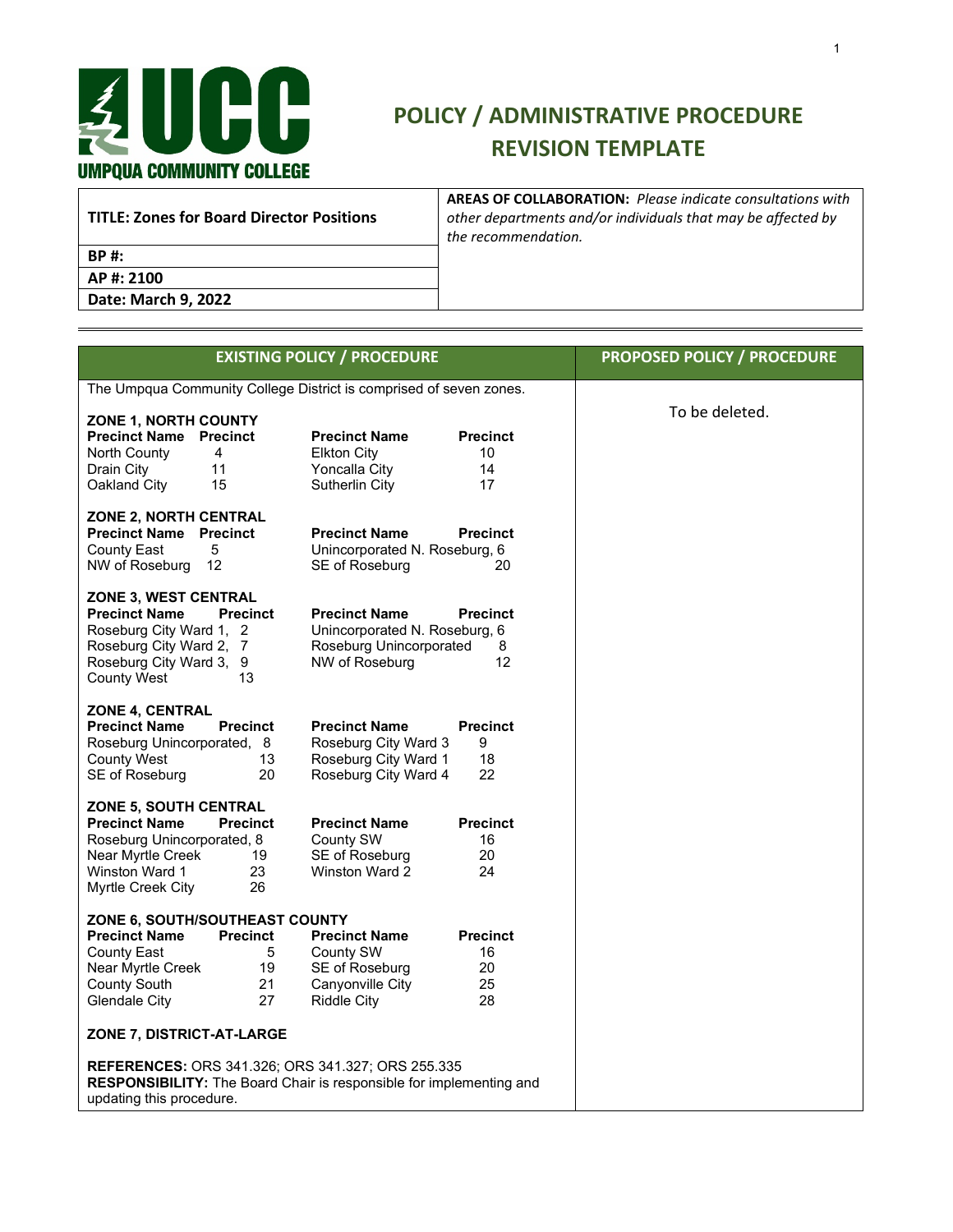

| <b>TITLE: PUBLIC ART</b> | <b>AREAS OF COLLABORATION: Please indicate consultations with</b><br>other departments and/or individuals that may be affected by<br>the recommendation. |
|--------------------------|----------------------------------------------------------------------------------------------------------------------------------------------------------|
| BP #: 3825               |                                                                                                                                                          |
| AP #:                    |                                                                                                                                                          |
| Date: 2/8/2022           |                                                                                                                                                          |

|    | <b>EXISTING POLICY / PROCEDURE</b>                                                                                                                                                                                                                                                                                                                                                                                                                                                                                                                                                                                                       | <b>PROPOSED POLICY / PROCEDURE</b> |
|----|------------------------------------------------------------------------------------------------------------------------------------------------------------------------------------------------------------------------------------------------------------------------------------------------------------------------------------------------------------------------------------------------------------------------------------------------------------------------------------------------------------------------------------------------------------------------------------------------------------------------------------------|------------------------------------|
|    | A. Public art is visual art that is placed in an accessible location<br>to be shared by the campus community and campus visitors.<br>Umpqua Community College recognizes that the visual arts<br>support the mission of the College by engaging students and<br>the community in understanding and appreciating culture,<br>aesthetics, and diversity. Campus public art may be:<br>1. Temporary, semi-permanent, or permanent<br>2. Installed inside or outside<br>3. Created by students, faculty, staff, or professional artists                                                                                                      | To be deleted.                     |
|    | B. Art media may include drawing, painting, photography,<br>printmaking, sculpture, ceramics, fiber arts, electronic and<br>digital media, and mixed media.                                                                                                                                                                                                                                                                                                                                                                                                                                                                              |                                    |
| C. | All pieces of public art installed on campus must be based on<br>the academic mission of the College and must promote<br>appreciation of culture, aesthetics, and diversity. Public art<br>installations are evaluated by a campus Public Art<br>Committee (PAC) based on established criteria and<br>requirements. The committee makes recommendations to<br>the College President regarding:<br>1. Petitions from the college community to install works of<br>art<br>2. Requests for public art proposals<br>Donations of public art through the UCC Foundation to<br>3.<br>the College<br>4. Inclusion of public art works on campus |                                    |
|    | <b>RESPONSIBILITY:</b>                                                                                                                                                                                                                                                                                                                                                                                                                                                                                                                                                                                                                   |                                    |
|    | The Art Gallery Director is responsible for implementing and<br>updating this policy. Specific guidance for policy implementation<br>may be found in the associated Administrative Procedure(s).                                                                                                                                                                                                                                                                                                                                                                                                                                         |                                    |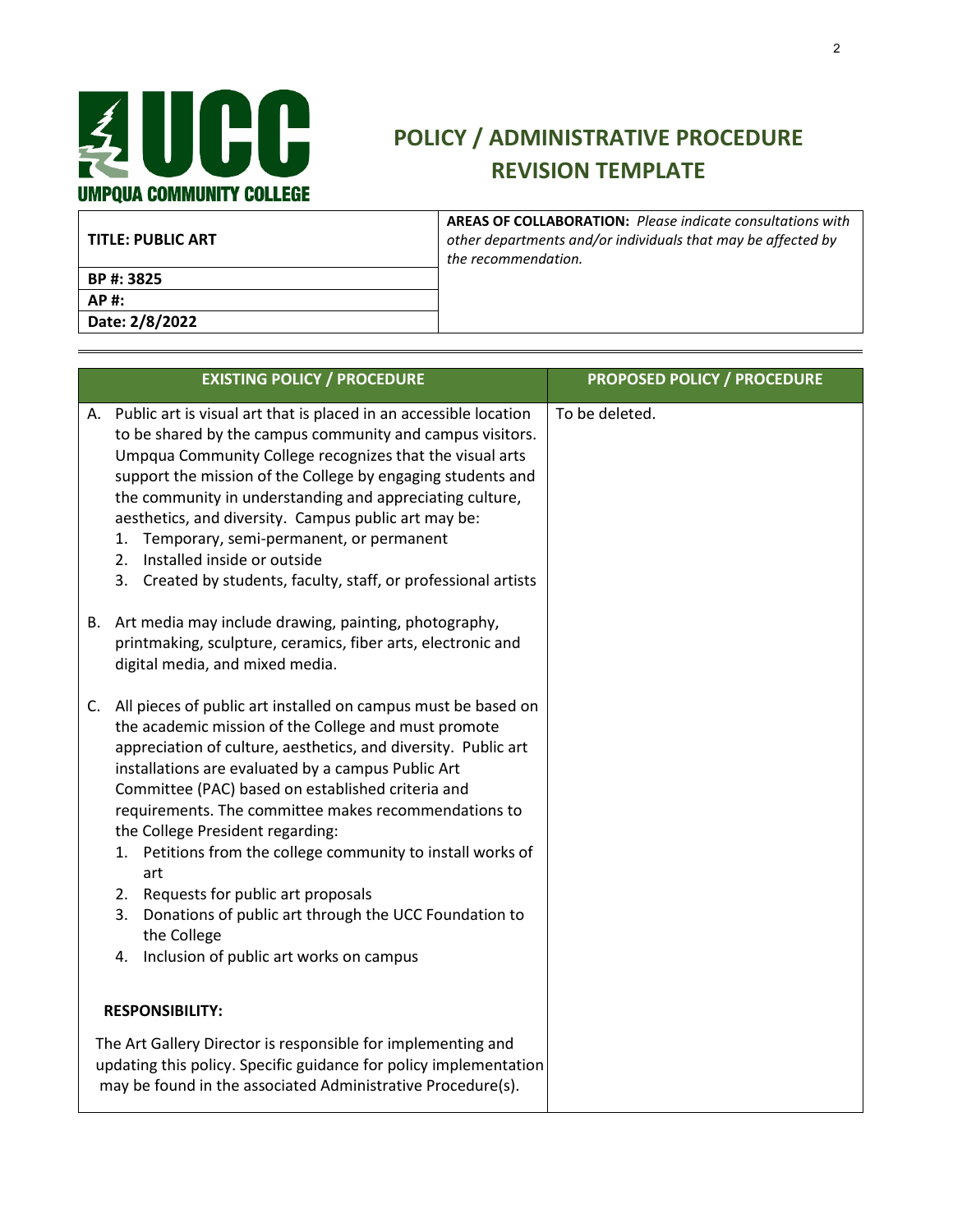

| TITLE: COMMUNICATIONS AND MARKETING | <b>AREAS OF COLLABORATION: Please indicate consultations with</b><br>other departments and/or individuals that may be affected by<br>the recommendation. |
|-------------------------------------|----------------------------------------------------------------------------------------------------------------------------------------------------------|
| BP #: 3950                          |                                                                                                                                                          |
| AP #:                               |                                                                                                                                                          |
| Date: 2/08/2022                     |                                                                                                                                                          |

| <b>EXISTING POLICY / PROCEDURE</b>                                                                                                                                                                                                                                                                                         | <b>PROPOSED POLICY / PROCEDURE</b> |
|----------------------------------------------------------------------------------------------------------------------------------------------------------------------------------------------------------------------------------------------------------------------------------------------------------------------------|------------------------------------|
| The Office of Communications and Marketing is the<br>center of all promotional efforts that involve the<br>College brand. The office coordinates and manages<br>the College's visual identity, news media interaction,<br>College publications, websites, social media channels,<br>and print & electronic communications. | To be deleted.                     |
| The College supports two official logos (UCC and<br>RiverHawks) that present a consistent and clear<br>identity. Logo guidelines and graphics standards are<br>developed and implemented to maintain and<br>enhance the College's visual brand recognition.                                                                |                                    |
| <b>RESPONSIBILITY:</b><br>The Chief Advancement Officer is responsible for<br>implementing and updating this policy. Specific<br>guidance for policy implementation may be found in<br>the associated Administrative Procedure(s).                                                                                         |                                    |
|                                                                                                                                                                                                                                                                                                                            |                                    |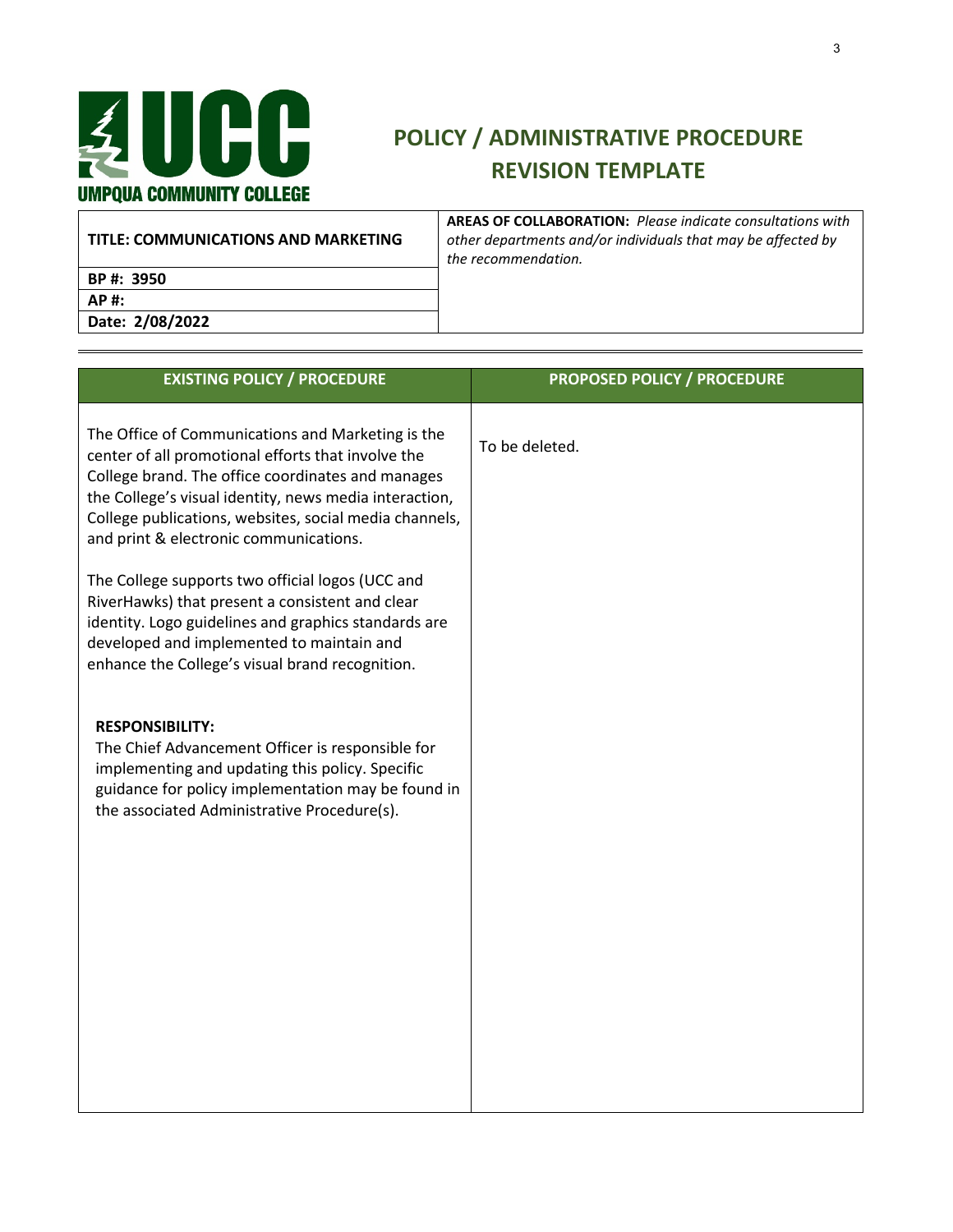

| TITLE: LIBRARY | <b>AREAS OF COLLABORATION: Please indicate consultations with</b><br>other departments and/or individuals that may be affected by<br>the recommendation. |
|----------------|----------------------------------------------------------------------------------------------------------------------------------------------------------|
| BP #: 4040     |                                                                                                                                                          |
| AP#:           |                                                                                                                                                          |
| Date: 2/8/2022 |                                                                                                                                                          |

| <b>EXISTING POLICY / PROCEDURE</b>                                                                                                                                                                                                                    | <b>PROPOSED POLICY / PROCEDURE</b> |
|-------------------------------------------------------------------------------------------------------------------------------------------------------------------------------------------------------------------------------------------------------|------------------------------------|
| The library administration shall establish policies and<br>procedures for the operation of the College library.<br>These shall provide for use by students, employees,<br>and members of the community.                                               | To be deleted.                     |
| <b>REFERENCES:</b><br>NWCCU 2010 Standards 2.H.1 (updated 3/19/2021)                                                                                                                                                                                  |                                    |
| <b>RESPONSIBILITY:</b><br>The Director of Library and Learning Services is<br>responsible for implementing and updating this<br>policy. Specific guidance for policy implementation<br>may be found in the associated Administrative<br>Procedure(s). |                                    |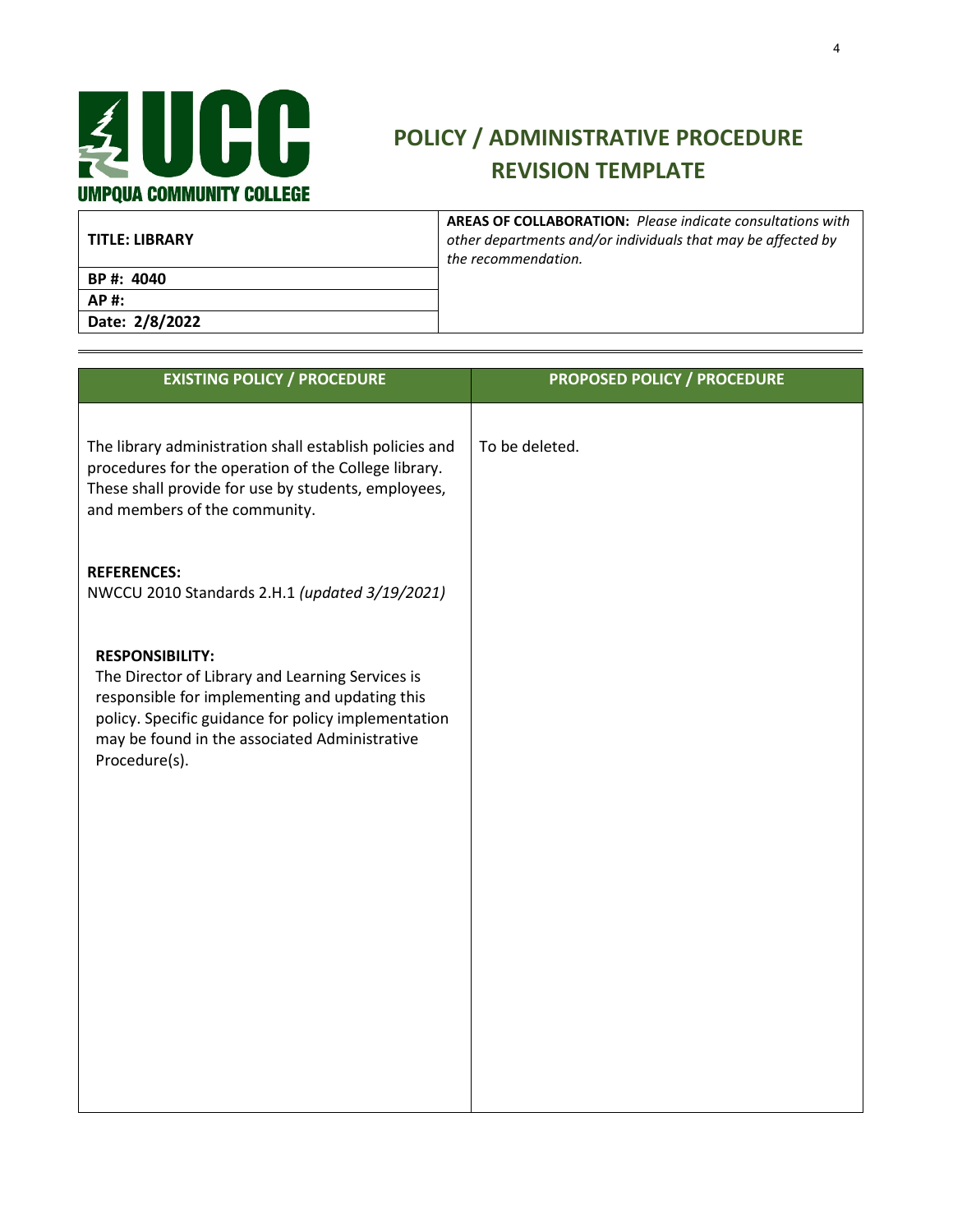

 $\overline{a}$ 

### **TITLE: PROBATION AND SUSPENSION**

**BOARD POLICY # 4250** *(was 709.01, .02)*

- **A. Academic Probation** is a warning status that students are not making satisfactory academic progress.
	- 1. Full- and part-time students whose cumulative Grade Point Average (GPA) falls below a 2.00 for any given term will be placed on academic probation.
	- 2. Full- and part-time students whose term GPA is above a 2.00 and whose cumulative GPA is below 2.00 will be placed on academic probation.
	- 3. Full- and part-time students who have attempted 36 credits or more, have a term GPA greater than 2.00 and a cumulative GPA greater than 1.75 will be placed on academic probation.
- **B. Academic Suspension** is a status applied to a student that is not making satisfactory academic progress for consecutive terms. To continue coursework in a suspension status the student must meet with their academic advisor to build an academic plan which limits a student's enrollment options and ensures GPA improvement and compliance with financial aid requirements if appropriate.
	- 1. Full- and part-time students maintaining less than a 2.00 cumulative Grade Point Average (GPA) for two (2) consecutive terms will be placed on academic suspension.
	- 2. Full- and part-time students who have attempted 36 credits or more and have a 1.75 cumulative GPA or lower will be placed on academic suspension.

#### **RESPONSIBILITY:**

 $\overline{a}$ 

The Director of Registration and Records is responsible for implementing and updating this policy. Specific guidance for policy implementation may be found in the associated Administrative Procedure(s).

**NEXT REVIEW DATE: DATE OF ADOPTION:** **DATE(S) OF REVISION: DATE(S) OF PRIOR REVIEW:**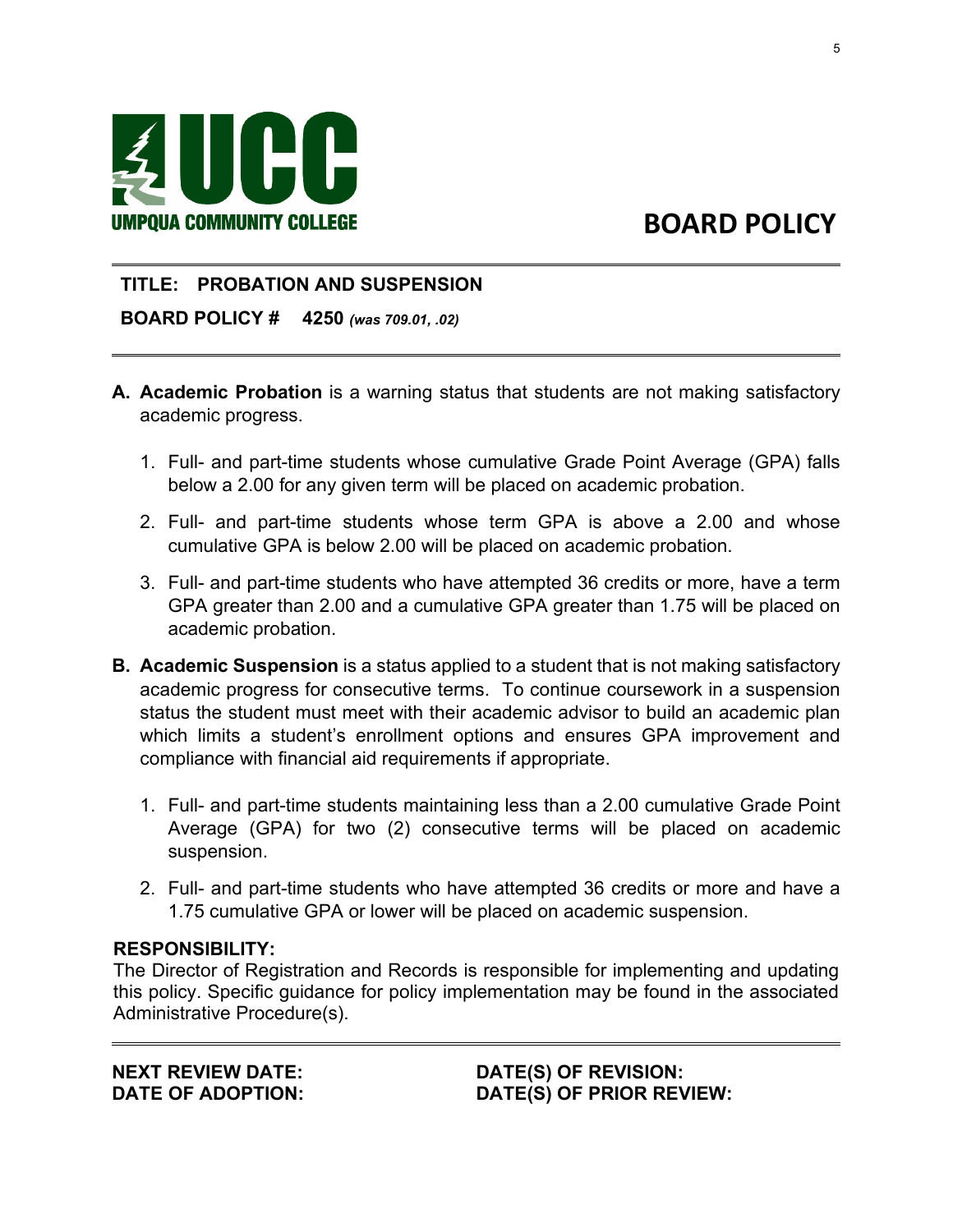

| TITLE: FIELD TRIPS AND EXCURSIONS | <b>AREAS OF COLLABORATION:</b> Please indicate consultations with<br>other departments and/or individuals that may be affected by<br>the recommendation. |
|-----------------------------------|----------------------------------------------------------------------------------------------------------------------------------------------------------|
| BP #: 4300                        |                                                                                                                                                          |
| AP #:                             |                                                                                                                                                          |
| Date: 2/8/2022                    |                                                                                                                                                          |

| <b>EXISTING POLICY / PROCEDURE</b>                                                                                                                                                                                              | <b>PROPOSED POLICY / PROCEDURE</b> |
|---------------------------------------------------------------------------------------------------------------------------------------------------------------------------------------------------------------------------------|------------------------------------|
| While traveling and attending such conferences and<br>other activities, students and employees shall at all<br>times adhere to the standards of conduct applicable<br>to conduct on campus.                                     | To be deleted.                     |
| <b>RESPONSIBILITY:</b><br>The Chief Academic Officer is responsible for<br>implementing and updating this policy. Specific<br>guidance for policy implementation may be found in<br>the associated Administrative Procedure(s). |                                    |
|                                                                                                                                                                                                                                 |                                    |
|                                                                                                                                                                                                                                 |                                    |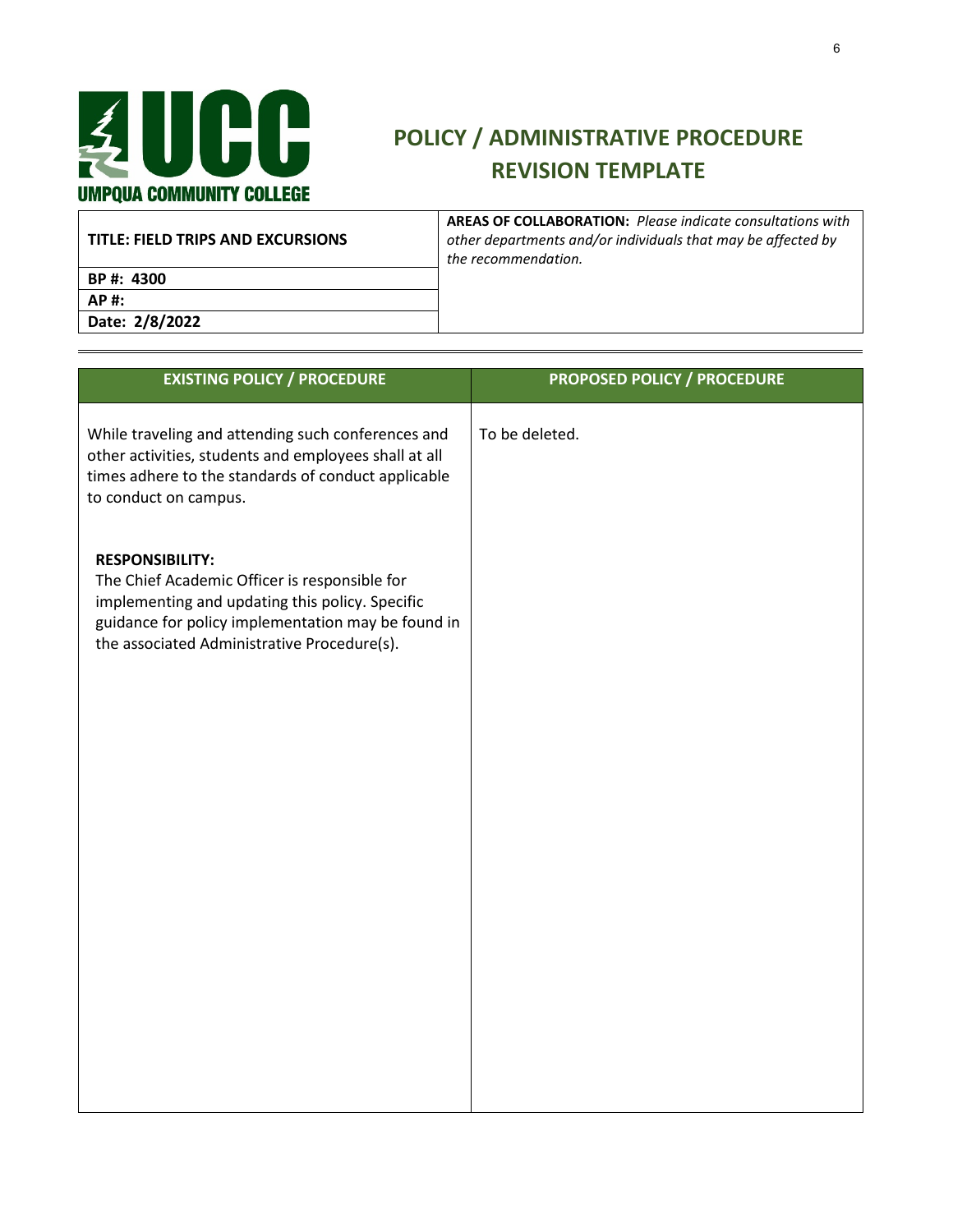

| TITLE: ADMISSIONS AND CONCURRENT<br><b>ENROLLMENT</b> | <b>AREAS OF COLLABORATION:</b> Please indicate consultations with<br>other departments and/or individuals that may be affected by<br>the recommendation. |
|-------------------------------------------------------|----------------------------------------------------------------------------------------------------------------------------------------------------------|
| BP #: 5010                                            |                                                                                                                                                          |
| <b>AP#:</b>                                           |                                                                                                                                                          |
| Date: 2/8/2022                                        |                                                                                                                                                          |

| <b>EXISTING POLICY / PROCEDURE</b>                                                                                                                                                                                                                                                                                                                                  | <b>PROPOSED POLICY /</b><br><b>PROCEDURE</b> |
|---------------------------------------------------------------------------------------------------------------------------------------------------------------------------------------------------------------------------------------------------------------------------------------------------------------------------------------------------------------------|----------------------------------------------|
| UCC shall admit students who meet one of the following requirements:                                                                                                                                                                                                                                                                                                |                                              |
| Individuals who have graduated from an accredited secondary school.<br>Α.                                                                                                                                                                                                                                                                                           | To be deleted.                               |
| <b>B.</b><br>Individuals who have earned the GED Certificate of Equivalency or an Adult High<br>School Diploma.                                                                                                                                                                                                                                                     |                                              |
| $C_{\cdot}$<br>Individuals who have not completed high school who are 18 years old or over<br>and whose high school class has graduated.                                                                                                                                                                                                                            |                                              |
| D.<br>Individuals who are 16 or 17 years old who are not required to attend high<br>school and who furnish a written release from compulsory school attendance and who<br>make application as special students (ORS 339.030).                                                                                                                                       |                                              |
| Е.<br>Individuals who are under 16 who have completed the application process as<br>special students and are approved by the Dean of Enrollment Management.                                                                                                                                                                                                         |                                              |
| F.<br>Individuals who are students attending high school as juniors or seniors who<br>present written approval from their school officials. Course load must be approved by<br>both schools.                                                                                                                                                                        |                                              |
| G.<br>Individuals who are high school students enrolling in dual credit courses.                                                                                                                                                                                                                                                                                    |                                              |
| Η.<br>Individuals enrolling with special program requirements other than listed<br>above.                                                                                                                                                                                                                                                                           |                                              |
| Umpqua Community College shall in its discretion, or as otherwise federally mandated,<br>evaluate the validity of a student's high school completion if the college or the United<br>States Department of Education has reason to believe that the high school diploma is<br>not valid or was not obtained from an entity that provides secondary school education. |                                              |
| The Dean of Enrollment Management shall establish procedures for evaluating the<br>validity of a student's high school completion.                                                                                                                                                                                                                                  |                                              |
| <b>RESPONSIBILITY:</b><br>The Dean of Enrollment Management is responsible for implementing and updating<br>this policy. Specific guidance for policy implementation may be found in the associated<br>Administrative Procedure(s).                                                                                                                                 |                                              |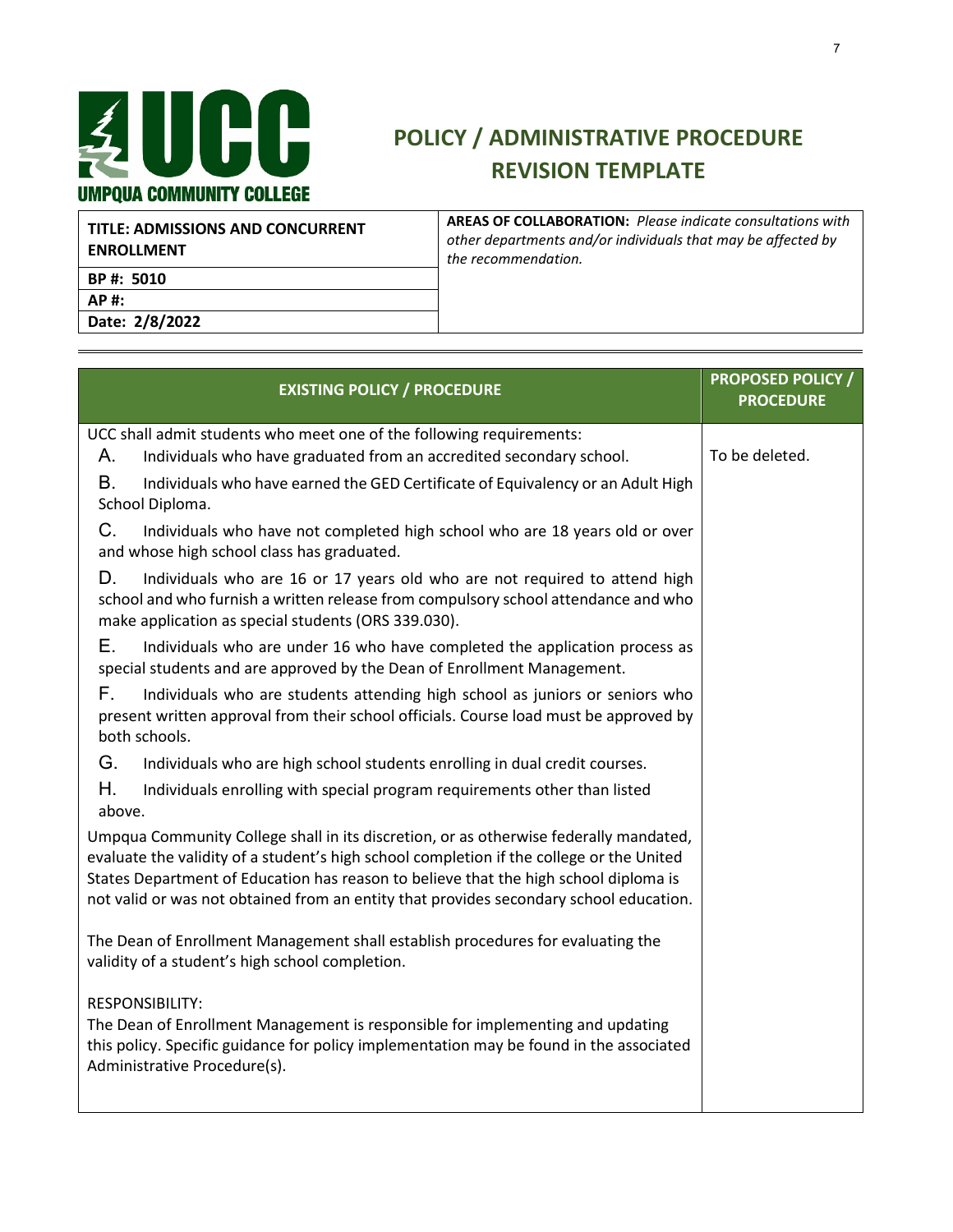

| l TITLE: ATTENDANCE | <b>AREAS OF COLLABORATION: Please indicate consultations with</b><br>other departments and/or individuals that may be affected by<br>the recommendation. |
|---------------------|----------------------------------------------------------------------------------------------------------------------------------------------------------|
| BP #: 5070          |                                                                                                                                                          |
| AP#:                |                                                                                                                                                          |
| Date: 2/08/2022     |                                                                                                                                                          |

| <b>EXISTING POLICY / PROCEDURE</b>                                                                                                                                                                                                                                     | <b>PROPOSED POLICY / PROCEDURE</b> |
|------------------------------------------------------------------------------------------------------------------------------------------------------------------------------------------------------------------------------------------------------------------------|------------------------------------|
| Students are considered "in attendance" for classes<br>that their academic record shows they are registered<br>for in the second week of the term.                                                                                                                     | To be deleted.                     |
| For purposes of this policy, "in attendance" refers to<br>registration in courses, not to students' physical<br>presence in classes.                                                                                                                                   |                                    |
| Students discontinuing attendance without officially<br>withdrawing through the Registration and Records<br>Department will still be responsible for the costs<br>associated with the course and may receive failing<br>grades, depending on course grading structure. |                                    |
| <b>RESPONSIBILITY:</b><br>The Director of Records and Registration is<br>responsible for implementing and updating this<br>policy. Specific guidance for policy implementation<br>may be found in the associated Administrative<br>Procedure(s).                       |                                    |
|                                                                                                                                                                                                                                                                        |                                    |
|                                                                                                                                                                                                                                                                        |                                    |
|                                                                                                                                                                                                                                                                        |                                    |